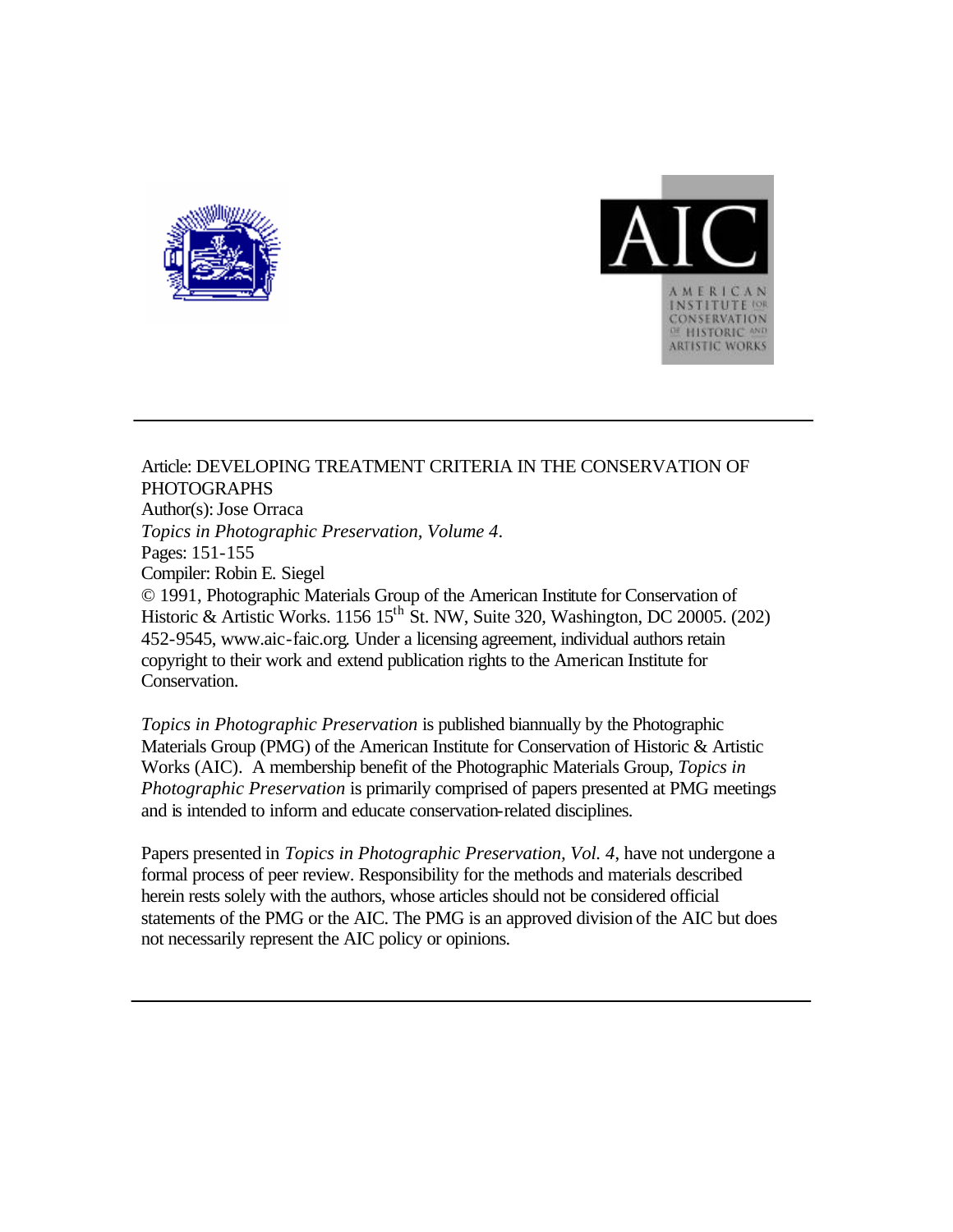## DEVELOPING TREATMENT CRITERIA IN THE CONSERVATION OF PHOTOGRAPHS

The conservation of photographs, as a professional endeavor, had its beginnings in the mid 1970's at the Art Conservation Department of the University of Delaware. But from the beginnings of photography, photographers have had a keen interest in the stability and permanence of the photographic image. In fact, many improvements in the photographic process, such as gold toning and carbon<br>prints, came about as a response to problems of prints, came about as a response deterioration in photographic images. Gernsheim's 1969 edition chapter 28 is useful in understanding the concerns that were prevalent in the 19th century and which continue t.oday *as* we pursue the preservation of our photographic heritage. With the advent of the twentieth century the newly emerging industrial barons of photography realized the commercial value of marketing photographic materials with a certain degree of permanence. Kodak,in particular, has to a great extent attempted to address the problems of impermanence and deterioration found in paper supports, emulsion layers and processing chemistry. While it must be realized that industry's ultimate goal is profit, in the process of making money the photographic industry has exhibited a considerable degree of responsibility in making photographic materials more lasting:. It is in color materia1.s that this degree of responsibility begins to diminish.

Through the 1960's there had been individuals interested in the preservation of photographic images. Significant among these has been Eugene Ostroff, Curator of Photographs at the Smithsonian, whose early writings in Museum News did much to elevate the general interest in these issues. What was needed in the 1970's however, was an approach to photographic conservation that was rooted in the already important field of Art Conservation and away from the pervading influence of the photographic industry as evidenced in material standards of the period and in the fact that preservation came to be defined in the third quarter of this century as simply- copying. The photographic industry can provide us with useful information and insights, but it can never' define the parameters of the practice of conservation, for its scientists can seldom understand how a conservator thinks and what criteria he or she must apply to their work. This **IS** not meant as **a** criticism, but merely to state that theirs is a different frame of mind when discussing the preservation of photographic images. roday the conservation of photographs is defined within the larger context of art conservation, in terms of training, ethics and practice. In fact, we make a grave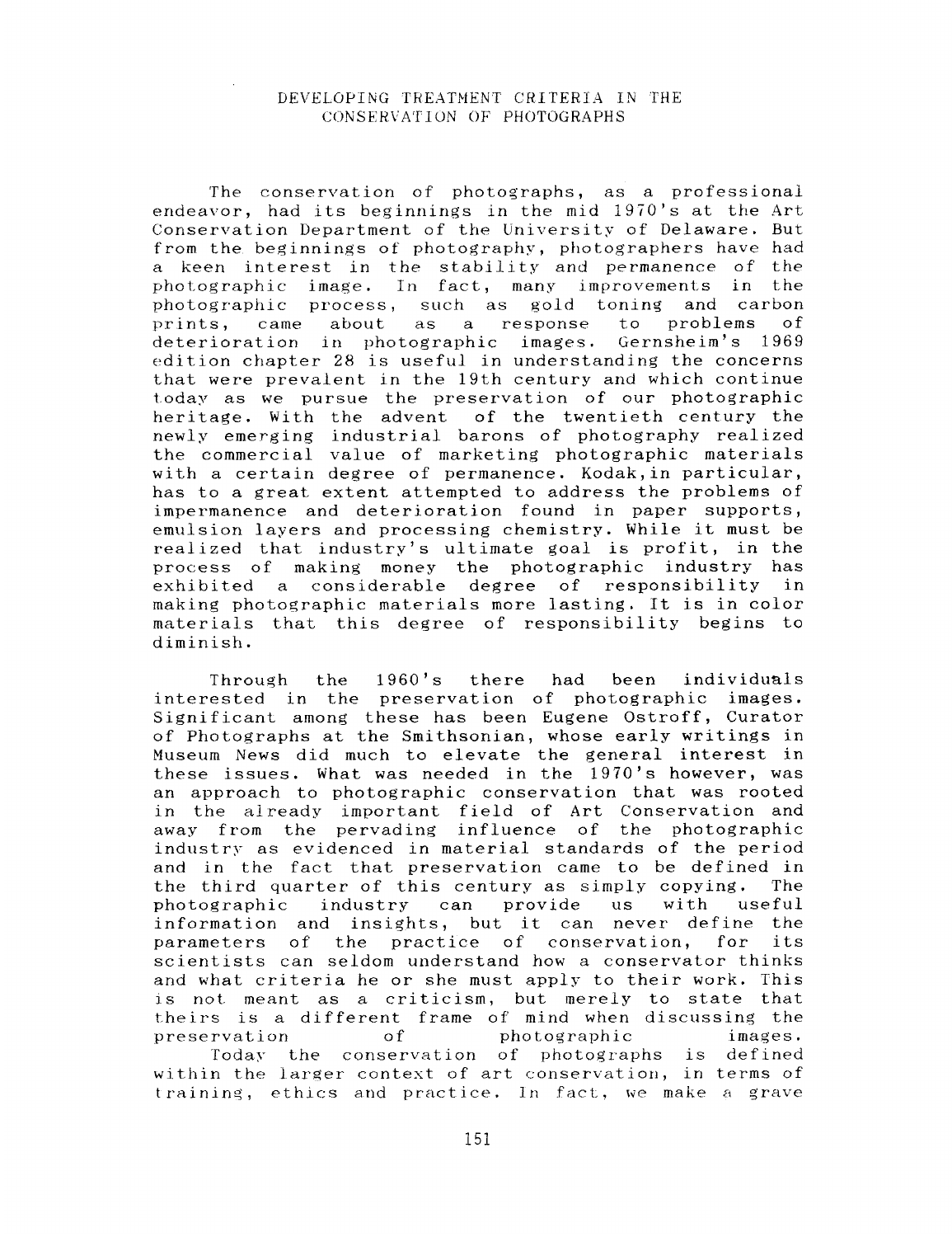mistake when we as photographic conservators isolate ourselves from the **larger** profession and when we are ignorant of issues and answers found in the fields of paper, paintings, metals, and textiles conservation. If there are any regrets in my starting the movement toward specialty groups is that it tends to polarize us and to move us away from important information found in other areas of specialization.

Since that beginning in Delaware, other conservation programs have become involved in the conservation of photographs. Extremely useful information has also come out of RIT and Ottawa. Also, after my early years teaching in Delaware, apprenticeships have proven in my practice to be an excellent avenue for training if the right student can be found. But in the end, I believe that conservators are not made at graduate programs, or in apprenticeships, or simply because one wants to be one. Essential information is gained in graduate programs and apprenticeships, but Conservators, in the full sense that term implies, are made through an ongoing, unstinting and practical relationship with objects. This is in fact the<br>principle – under – which – the graduate – programs – were principle under which the graduate programs founded. We still have the need for more knowledge, for better techniques, and for a more mature practice of conservation.

By now you are wondering what all of this has to do with "developing treatment criteria in the conservation of photographs", which is the title of my talk. Let me bluntly state that it has everything to do with it. A conservation treatment, after all, begins with the conservator in whose hands lie the ob.ject, and the commitment, knowledge and skills that he or she brings to that ob.ject. No doubt, the cliche is true, it is the object that makes its own demands on the conservator. But to recognize and meet these demands requires of the conservator the following qualities.

First, a conservator must have love and respect for the work of art. It is much more than a "challenging object" **or** the possibility of a "neat treatment", or a good research project. **A** photograph is after all a **work** of art, an ob.ject of historical importance **or** of sentimental attachment. In spite of all the photographs that I have handled, I stand in awe at the photographic image and the process that created it. It is still amazing to me that such a thin layer- contains *so* much information, *so* many distinct areas of light and shade, and that in those areas is so clearly expressed the intent of the photographer who created it, and the period of history in which it was created. It is still possible for me to jump with private .joy at the beauty *of* the work of art which has been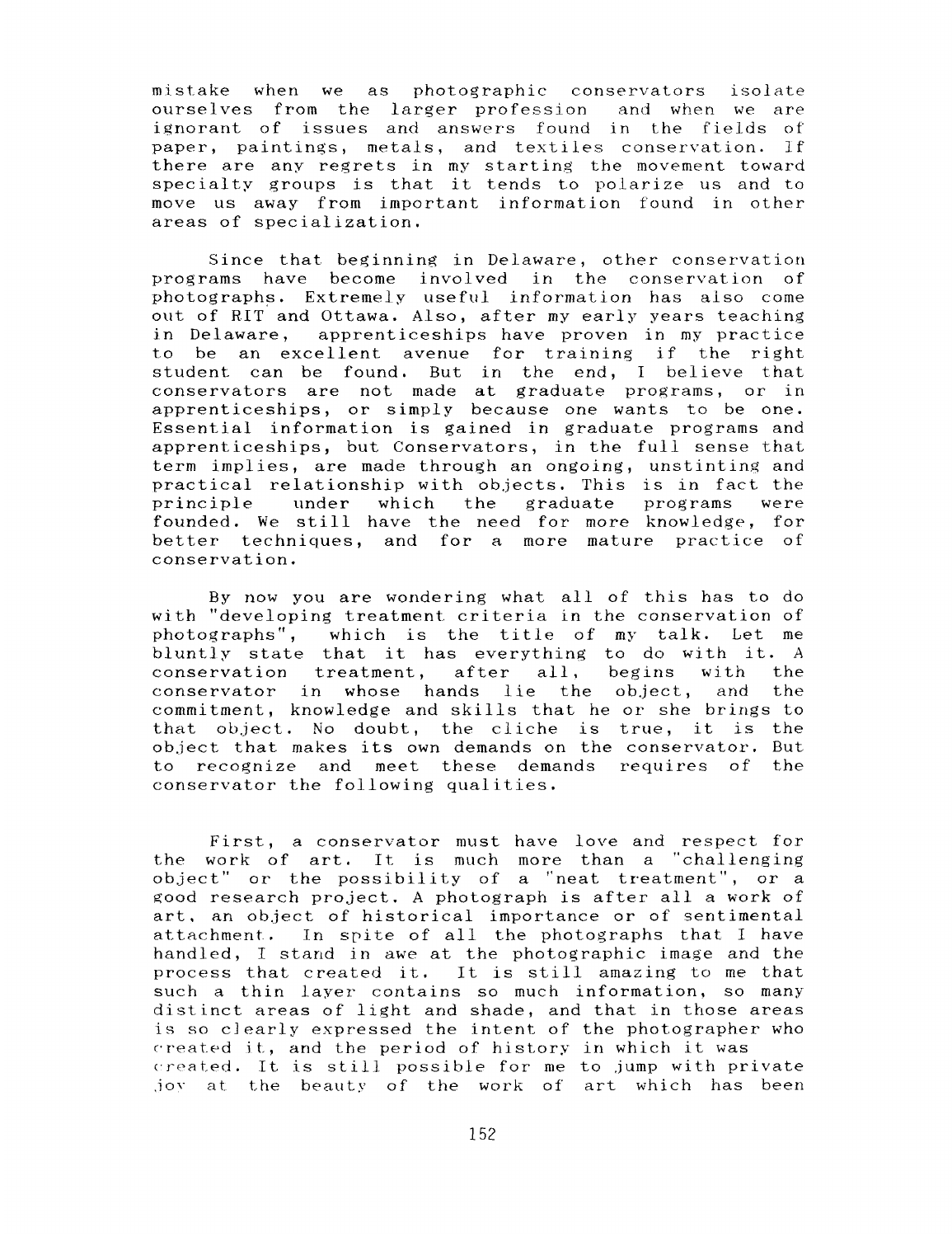entrus ted to my hands.

Second, a responsible conservator must have in depth knowledge of all aspects of the work of art. Recognizing that what is before you is an albumen print, as important as that is, is but a small part of what you ultimately need to know. You need to know the artistic temperament and historic environment in which this photograph was created. You need to know the technical elements that brought it about, its chemistry, and the materials that were used in the photographic system. You need to know the manner and style in which photographs of this period were presented. And you will constantly need to be informed of how these photographs deteriorate. Thanks to Jim Reills and Klaus Hendricks, we are beginning to do that.

Third, to understand all aspects of the work of art you need to do more than read, you need to see. Studying one albumen print, or even ten, does not tell you everything you need to know. I consider myself lucky to have worked with two major collections in my early years, The Library of Congress and the George Eastman House. l'hese extremely varied and rich collections were the stage set on which everything that I have done in photography had its beginnings. New **York's** many fine and comprehensive collections added what I lacked in depth. At every opportunity my intention was, and still is, to observe and to discern by the simple act of seeing. When studying a photograph YOU need to keep in mind what are the succinct qualities that deserve close examination: process,<br>tonality, surface character, presentation and the surface character, presentation and the relationship of one photograph to the magnitude of a photographers's work *or* to the breadth of the accomplishments of a period of history. All of these qualities will give you important clues as you decide on what treatment, if any, the object requires.

The slim total of what I have said adds **up** to that hod?; of information that is absolutely necessary for you as a conservator to have before you intervene in a photograph, or for that matter in any other artistic or historic work - CONNOISSEURSHIP.

how that we have finally arrived a TREATMENT please allow me to make some points that will help clarify what **<sup>1</sup>**need to sav later.

1. Treatment is at the core of our profession. There are other fields: archivists, conservation scientists, collections management, researchers, and curators. They each play their important and unique role in the world of art and history. But it is entrusted to the Professional Conservator the privilege and responsibility to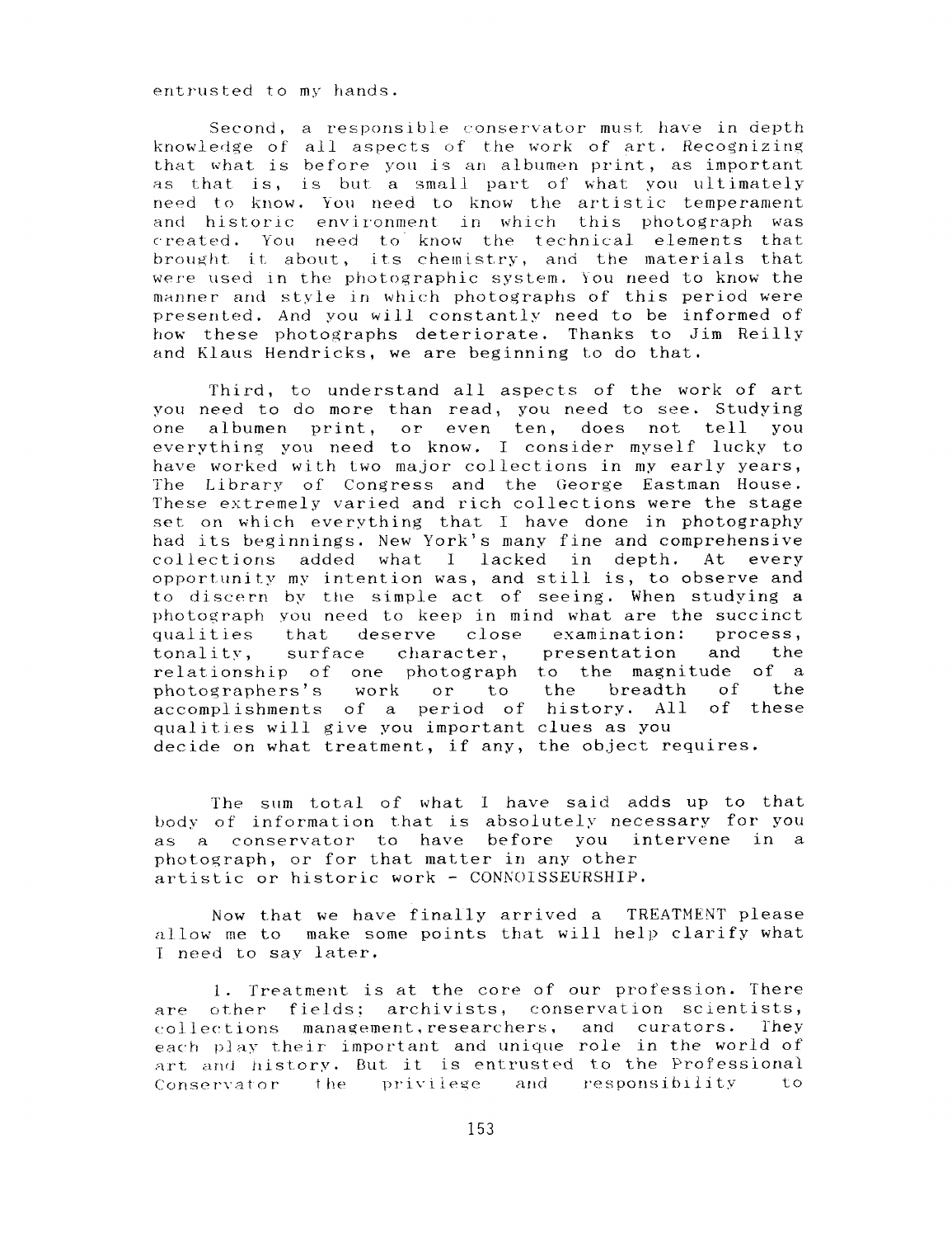intervene, or not to intervene, in the physical well being of the object.

2. In the conservation of artistic and historic works, not every treatment that is wanted is possible, not every treatment that is possible is necessary, and not every treatment that is necessary is advisable.

**3.** The term "mass conservation" is, to say the least, a difficult term. It conjures up images of survival rates, or casualties from "friendly fire". Truly, different collections have different requirements. Archival due to their nature and size, require different approaches. But the treatment criteria for objects that come in such quantities should be no less informed, no less respectful, and no less ethical than the criteria we apply to a single object of value. When we place conservation concerns on the same level as quantity and money then we prostitute our profession and we place at risk the objects entrusted to our care.

4. I take my work very seriously, but I do not take myself very seriously. Individuals that place such importance on what they can do for the object seldom consider the appropriateness of a treatment. The decisions that I make for an object are an infinitesimal part of its total history. What I want to assure is that at another point in history another conservator may be able to intervene without being hindered by what I have done.

**As** a conservator, many tasks are asked of you. They come in different forms, written orders, verbal commands, and actual threats. These requests can provide you with an excellent opportunity to educate your curator or client. You can share with them your knowledge of the object, the intrinsic characteristics that are important to preserve. and you can elicit from them useful information. You can also discuss with your client your knowledge of the type of treatment being requested. It is important that you also consult with other conservators in the field. But when it comes to a decision as to what treatment, if any, should be carried out, then the responsibility is strictly in your hands. It is you who must be true to your sense of ethics. Just because an object is brought to a conservator for treatment is not in itself sufficient reason to do the treatment. The Nuremberg excuse that you were following orders is not sufficient to the responsible conservator. He or she has the responsibility to inform, to discuss, to pursue possible avenues, but also he or she has the responsibility to say no when their treatment criteria might be violated. This is not to say that I personally experience a lily white practice. I have sometimes succumbed to the lure of' an exciting treatment or to the pressure of an overzealous client, and in retrospect I